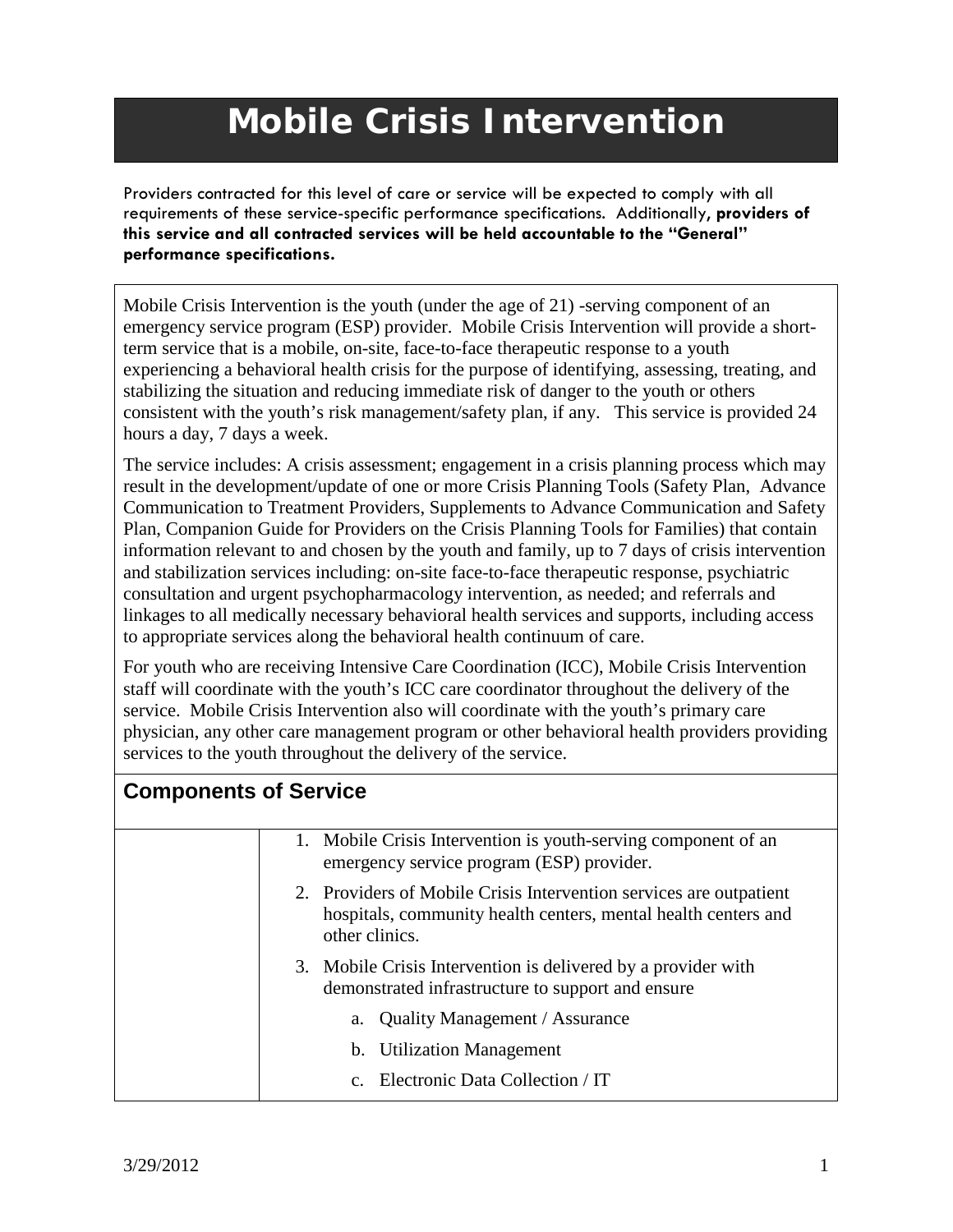| d. Clinical and Psychiatric Expertise                                                                                                                                                                                                                                                                                                                                                                                                                                                                                                                                                                                                                                                                                                                                                                                                                                                                                                                                                                                                                                                                                                             |
|---------------------------------------------------------------------------------------------------------------------------------------------------------------------------------------------------------------------------------------------------------------------------------------------------------------------------------------------------------------------------------------------------------------------------------------------------------------------------------------------------------------------------------------------------------------------------------------------------------------------------------------------------------------------------------------------------------------------------------------------------------------------------------------------------------------------------------------------------------------------------------------------------------------------------------------------------------------------------------------------------------------------------------------------------------------------------------------------------------------------------------------------------|
| <b>Cultural and Linguistic Competence</b><br>e.                                                                                                                                                                                                                                                                                                                                                                                                                                                                                                                                                                                                                                                                                                                                                                                                                                                                                                                                                                                                                                                                                                   |
| 4. Mobile Crisis Intervention provides mobile, community-based<br>crisis intervention services, which are intended to reduce the<br>volume of emergency behavioral health services provided in<br>hospital emergency departments (EDs) and ESP offices, to reduce<br>the likelihood of psychiatric hospitalization, and to promote<br>resolution of crisis in the least restrictive setting and in the least<br>intensive manner.                                                                                                                                                                                                                                                                                                                                                                                                                                                                                                                                                                                                                                                                                                                 |
| 5. Mobile Crisis Intervention provides crisis assessment and crisis<br>stabilization intervention services 24 hours a day, 7 days a week,<br>and 365 days a year. Each encounter, including ongoing<br>coordination following the crisis assessment and stabilization<br>intervention, may last up to 7 days.                                                                                                                                                                                                                                                                                                                                                                                                                                                                                                                                                                                                                                                                                                                                                                                                                                     |
| 6. Mobile Crisis Intervention includes, but is not limited to:                                                                                                                                                                                                                                                                                                                                                                                                                                                                                                                                                                                                                                                                                                                                                                                                                                                                                                                                                                                                                                                                                    |
| Conducting a mental status exam;<br>Assessing crisis precipitants, including psychiatric,<br>educational, social, familial, legal/court related, and<br>environmental factors that may have contributed to the<br>current crisis (e.g., new school, home, or caregiver;<br>exposure to domestic or community violence; death of<br>friend or relative; or recent change in medication);<br>Assessing the youth's behavior and the responses of<br>parent/guardian/caregiver(s) and others to the youth's<br>behavior;<br>Assessing parent/guardian/caregiver strengths and<br>resources to identify how such strengths and resources<br>impact their ability to care for the youth's behavioral health<br>needs;<br>Taking a behavioral health history, including past inpatient<br>admissions or admissions to other 24-hour levels of<br>behavioral health care;<br>Assessing medication compliance and/or past medication<br>trials;<br>Assessing safety/risk issues for the youth and<br>parent/guardian/caregiver(s).<br>Taking a medical history/screening for medical issues;<br>Assessing current functioning at home, school, and in the |
| community;<br>Identifying current providers, including state agency                                                                                                                                                                                                                                                                                                                                                                                                                                                                                                                                                                                                                                                                                                                                                                                                                                                                                                                                                                                                                                                                               |
| involvement; and<br>Identifying natural supports and community resources that                                                                                                                                                                                                                                                                                                                                                                                                                                                                                                                                                                                                                                                                                                                                                                                                                                                                                                                                                                                                                                                                     |
| can assist in stabilizing the situation and offer ongoing<br>support to the youth and parent/guardian/caregiver(s).                                                                                                                                                                                                                                                                                                                                                                                                                                                                                                                                                                                                                                                                                                                                                                                                                                                                                                                                                                                                                               |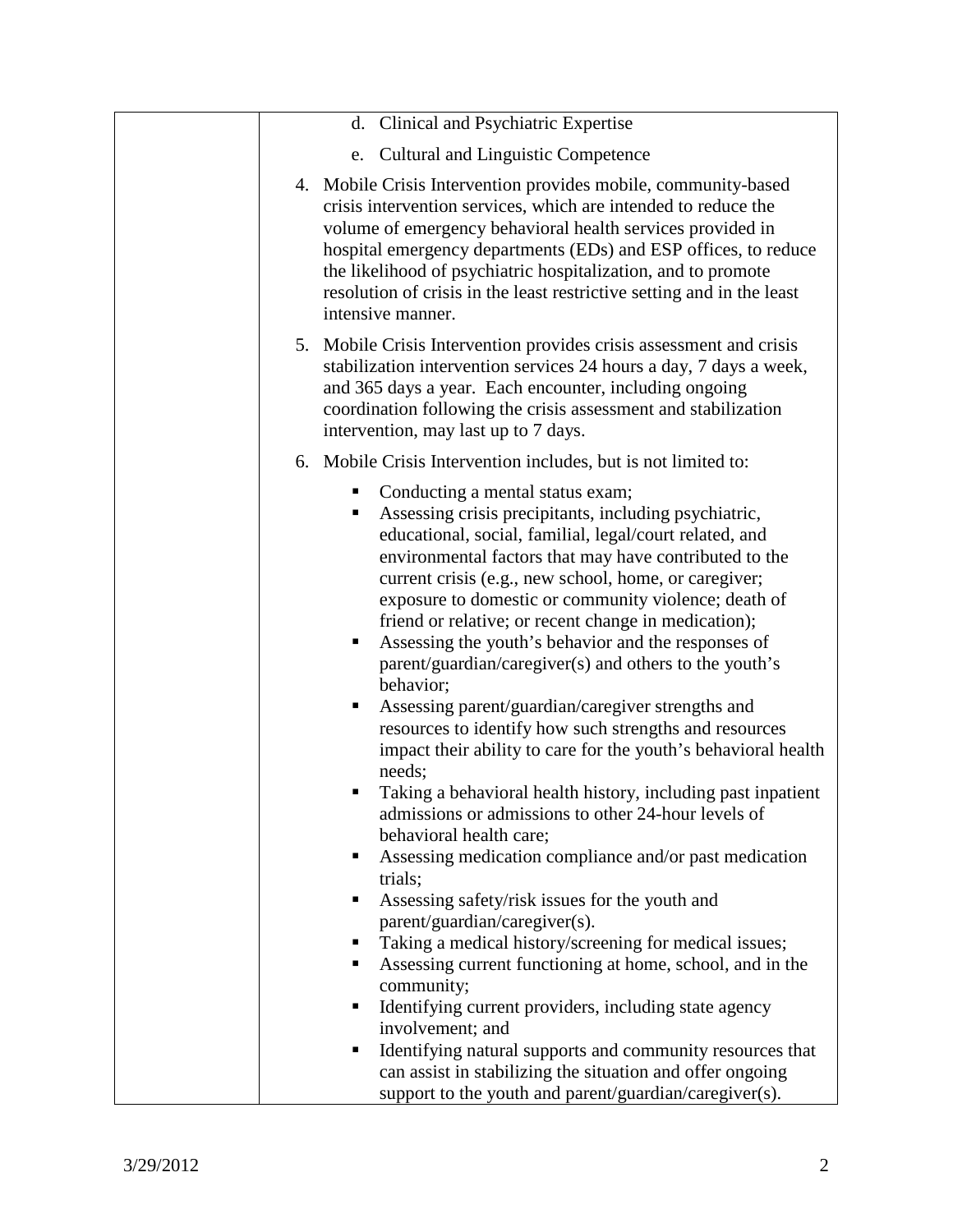| Solution focused crisis counseling;                                                                                                         |
|---------------------------------------------------------------------------------------------------------------------------------------------|
| Identification and inclusion of professional and natural<br>supports (e.g., therapist, neighbors, relatives) who can assist                 |
| in stabilizing the situation and offer ongoing support;                                                                                     |
| Clinical interventions that address behavior and safety                                                                                     |
| concerns, delivered onsite or telephonically for up to 7                                                                                    |
| days;                                                                                                                                       |
| Psychiatric consultation and urgent psychopharmacology                                                                                      |
| intervention (if current prescribing provider cannot be                                                                                     |
| reached immediately or if no current provider exists), as                                                                                   |
| needed, face-to-face or by phone from an on-call child                                                                                      |
| psychiatrist or Psychiatric Nurse Mental Health Clinical                                                                                    |
| Specialist.                                                                                                                                 |
|                                                                                                                                             |
| 7. Mobile Crisis Intervention assesses the safety needs of the youth                                                                        |
| and family. Mobile Crisis Intervention, with the consent of and in                                                                          |
| collaboration with the youth and family, guides the family through<br>the crisis planning process that is in line with the family's present |
| stage of readiness for change. This includes a review and use of the                                                                        |
| set of Crisis Planning Tools (Safety Plan, Advance Communication                                                                            |
| to Treatment Providers, Supplements to Advance Communication                                                                                |
| and Safety Plan, Companion Guide for Providers on the Crisis                                                                                |
| Planning Tools for Families) where appropriate and in accordance                                                                            |
| with the Companion Guide for Providers. As the family chooses,                                                                              |
| Mobile Crisis Intervention engages existing service providers                                                                               |
| and/or other natural supports, as identified by the youth and family,                                                                       |
| to share in the development/update of the Crisis Planning Tools                                                                             |
| (e.g., ICC, In-Home Therapy Services, outpatient therapist). The                                                                            |
| tools are reflective of action the family believes may be beneficial.                                                                       |
| This may include, but is not limited to, the following:                                                                                     |
|                                                                                                                                             |
| Contacts and resources of individuals identified by the family                                                                              |
| who will be most helpful to them in a crisis;                                                                                               |
| Goal(s) of the Safety Plan or other Crisis Planning tools as                                                                                |
| identified by the family;                                                                                                                   |
| Action steps identified by the family                                                                                                       |
| An open-format (the Safety Plan) that the family can choose to<br>п                                                                         |
| use as needed.                                                                                                                              |
| If a youth already has an existing set of Crisis Planning Tools, Mobile                                                                     |
| Crisis Intervention shall utilize the tools as they apply to the current                                                                    |
| situation and/or reassess the tool's effectiveness. Where necessary                                                                         |
| Mobile Crisis Intervention collaborates with the youth's                                                                                    |
| parent/guardian/caregiver(s) and other provider(s), to build consensus                                                                      |
| for revisions to the tools and to share them as directed by the family.                                                                     |
| 8. Mobile Crisis Intervention identifies all necessary referrals and                                                                        |
| linkages to medically necessary behavioral health services and                                                                              |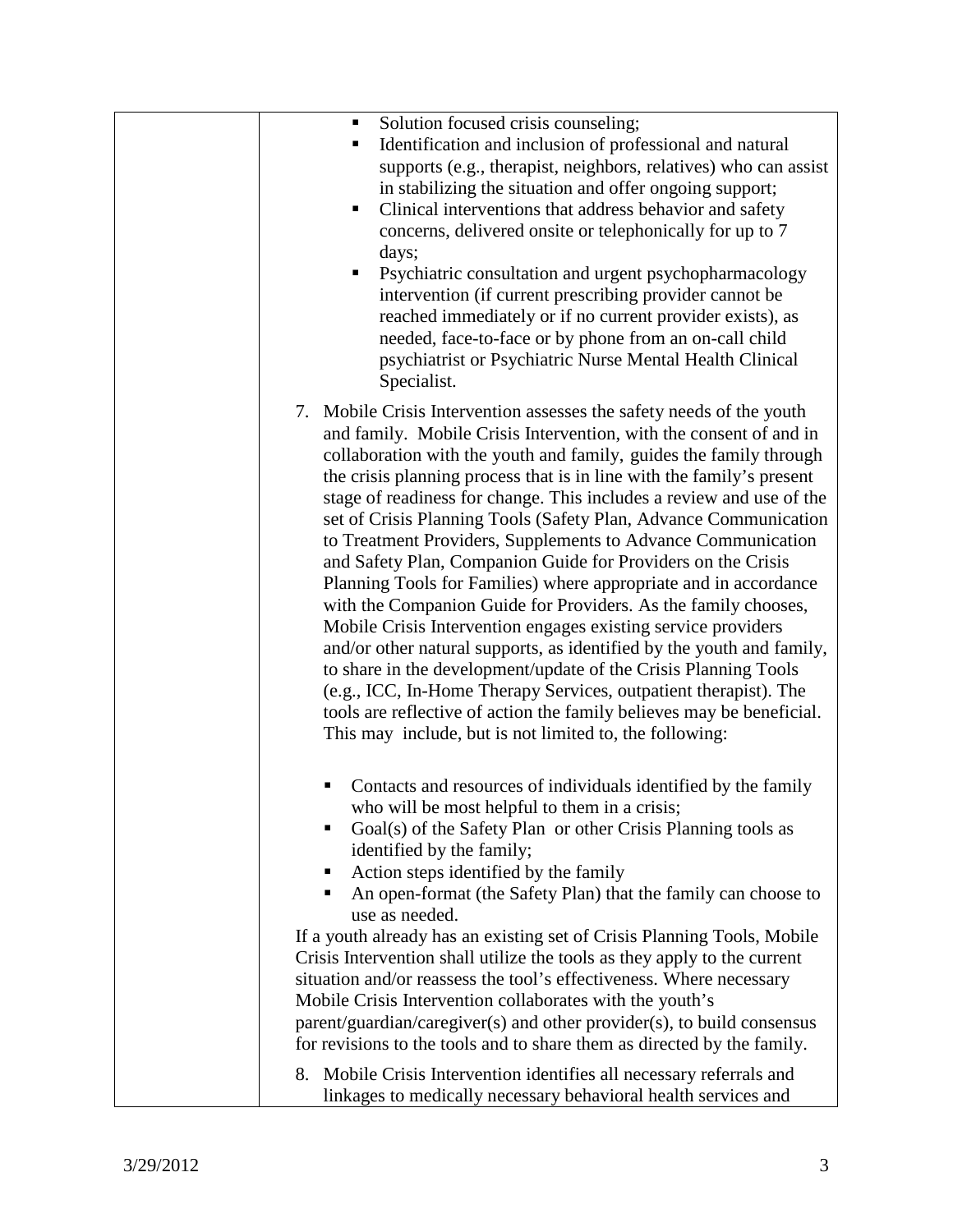|                              | supports and facilitates referrals and access to those services.<br>Mobile Crisis Intervention also works with the youth's health plan<br>to arrange for dispositions to all levels of care, including inpatient<br>and 24-hour services, diversionary services, outpatient services,<br>and ICC.<br>9. Mobile Crisis Intervention provides the following additional<br>services:<br>Crisis counseling and consultation to the family;<br>Emergency medication management and consultation;<br>п<br>Telephonic support to the youth and family; and<br>Coordination with other crisis stabilization providers.<br>ш<br>10. For youth who are receiving Intensive Care Coordination (ICC),<br>Mobile Crisis Intervention coordinates with the youth's care<br>coordinator, throughout the delivery of the service. For youth not<br>in ICC, Mobile Crisis Intervention will coordinate with the youth's<br>primary care physician, any other care management program or<br>other behavioral health providers who provide services to the youth<br>throughout the delivery of the service.<br>11. The Mobile Crisis Intervention provider has policies and<br>procedures relating to all components of this service. The Mobile<br>Crisis Intervention provider ensures all new and existing staff<br>members are trained on these policies and procedures. |
|------------------------------|-----------------------------------------------------------------------------------------------------------------------------------------------------------------------------------------------------------------------------------------------------------------------------------------------------------------------------------------------------------------------------------------------------------------------------------------------------------------------------------------------------------------------------------------------------------------------------------------------------------------------------------------------------------------------------------------------------------------------------------------------------------------------------------------------------------------------------------------------------------------------------------------------------------------------------------------------------------------------------------------------------------------------------------------------------------------------------------------------------------------------------------------------------------------------------------------------------------------------------------------------------------------------------------------------------------------------------------------------------------|
| <b>Staffing Requirements</b> |                                                                                                                                                                                                                                                                                                                                                                                                                                                                                                                                                                                                                                                                                                                                                                                                                                                                                                                                                                                                                                                                                                                                                                                                                                                                                                                                                           |
|                              | 1. Mobile Crisis Intervention utilizes a multidisciplinary model, with both<br>professional and paraprofessional staff and maintains staffing levels as<br>warranted by data trends.                                                                                                                                                                                                                                                                                                                                                                                                                                                                                                                                                                                                                                                                                                                                                                                                                                                                                                                                                                                                                                                                                                                                                                      |
|                              | Mobile Crisis Intervention is staffed with master's level clinicians<br>2.<br>trained in working with youth and families, with experience and/or<br>training in nonviolent crisis intervention, crisis theory/crisis<br>intervention, solution-focused intervention, motivational interviewing,<br>behavior management, conflict resolution, family systems, and de-<br>escalation techniques.                                                                                                                                                                                                                                                                                                                                                                                                                                                                                                                                                                                                                                                                                                                                                                                                                                                                                                                                                            |
|                              | Mobile Crisis Intervention is also staffed with bachelor's level or<br>3.<br>paraprofessional staff experienced or trained in providing ongoing in-<br>home crisis stabilization services and in navigating the behavioral<br>health crisis response system that support brief interventions that<br>address behavior and safety.                                                                                                                                                                                                                                                                                                                                                                                                                                                                                                                                                                                                                                                                                                                                                                                                                                                                                                                                                                                                                         |
|                              | A board-certified or board-eligible child psychiatrist or child trained<br>4.<br>Psychiatric Nurse Mental Health Clinical Specialist is available for                                                                                                                                                                                                                                                                                                                                                                                                                                                                                                                                                                                                                                                                                                                                                                                                                                                                                                                                                                                                                                                                                                                                                                                                     |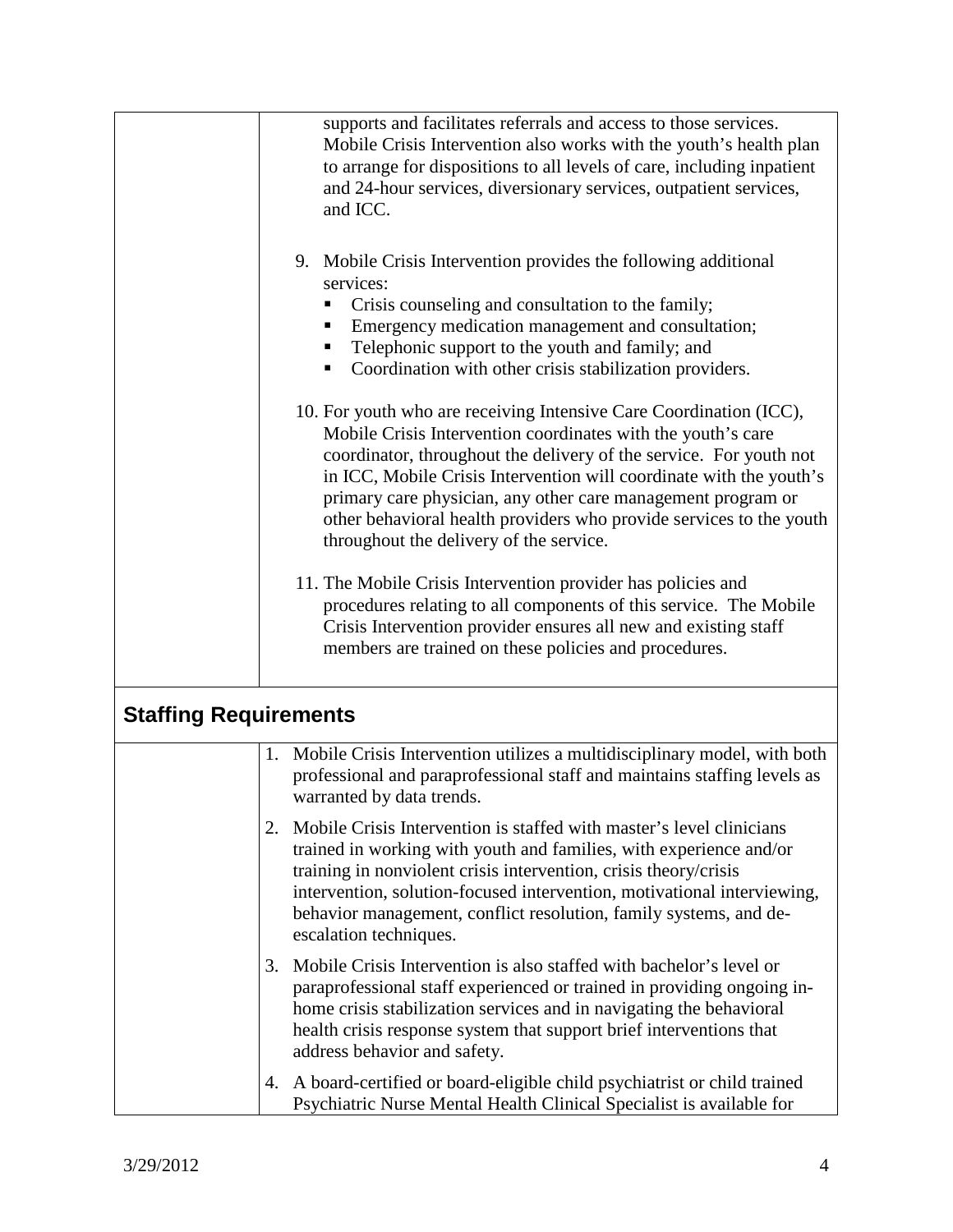| phone consultation to Mobile Crisis Intervention 24-hours a day and<br>must respond within 15 minutes of a request from Mobile Crisis<br>Intervention staff and is available for face-to-fact appointments with<br>the youth for urgent medication management evaluations or urgent<br>medication management appointments within 48 hours of a request if<br>the youth has no existing provider                                                                                                                                                                                                                  |  |
|------------------------------------------------------------------------------------------------------------------------------------------------------------------------------------------------------------------------------------------------------------------------------------------------------------------------------------------------------------------------------------------------------------------------------------------------------------------------------------------------------------------------------------------------------------------------------------------------------------------|--|
| 5. All Mobile Crisis Intervention staff receives crisis specific training<br>through the agency that employs them. Prior to serving families<br>independently, Mobile Crisis Intervention staff also complete 12 hours<br>of on-the-job training in CPI or equivalent program. A master's level<br>clinician with at least two years of crisis intervention experience<br>supervises this training. This training is documented.                                                                                                                                                                                 |  |
| All Mobile Crisis Intervention staff are trained in the following:<br>6.<br>performance specifications, clinical criteria, and per diem definitions<br>for all MCE behavioral health covered services; Systems of Care<br>philosophy and the Wraparound process; medications and side effects;<br>First Aid/CPR; youth-serving agencies and processes (e.g., DCF, IEP,<br>DYS, etc.); family systems; conflict resolution; risk management;<br>partnering with parents/guardians/caregivers; youth development;<br>cultural competency; and related core clinical issues/topics. This<br>training is documented. |  |
| 7. Mobile Crisis Intervention staff members are knowledgeable about<br>available community mental health and substance use disorder services<br>within their geographical service area, the levels of care, and relevant<br>laws and regulations. They also have knowledge about other medical,<br>legal, emergency, and community services available to the youth.                                                                                                                                                                                                                                              |  |
| 8. Mobile Crisis Intervention supervises all staff, commensurate with<br>licensure level and consistent with credentialing criteria.                                                                                                                                                                                                                                                                                                                                                                                                                                                                             |  |
| <b>Service, Community, and Collateral Linkages</b>                                                                                                                                                                                                                                                                                                                                                                                                                                                                                                                                                               |  |
| 1. As the youth-serving component of ESP providers, Mobile Crisis<br>Intervention is integrated into the ESP's infrastructure, services,<br>policies and procedures, staff supervision and training, and community<br>linkages.                                                                                                                                                                                                                                                                                                                                                                                  |  |
| Mobile Crisis Intervention upon completion of a crisis assessment,<br>2.<br>works with the parent/guardian/caregiver(s) to provide needed crisis<br>stabilization services and, if necessary, with the youth's insurance<br>carrier to obtain authorization for medically necessary level of care for<br>the youth.                                                                                                                                                                                                                                                                                              |  |
| 3. Mobile Crisis Intervention will ensure smooth access to MassHealth<br>behavioral health services in the area by maintaining regular<br>communication and interagency relationships (e.g. MOU).                                                                                                                                                                                                                                                                                                                                                                                                                |  |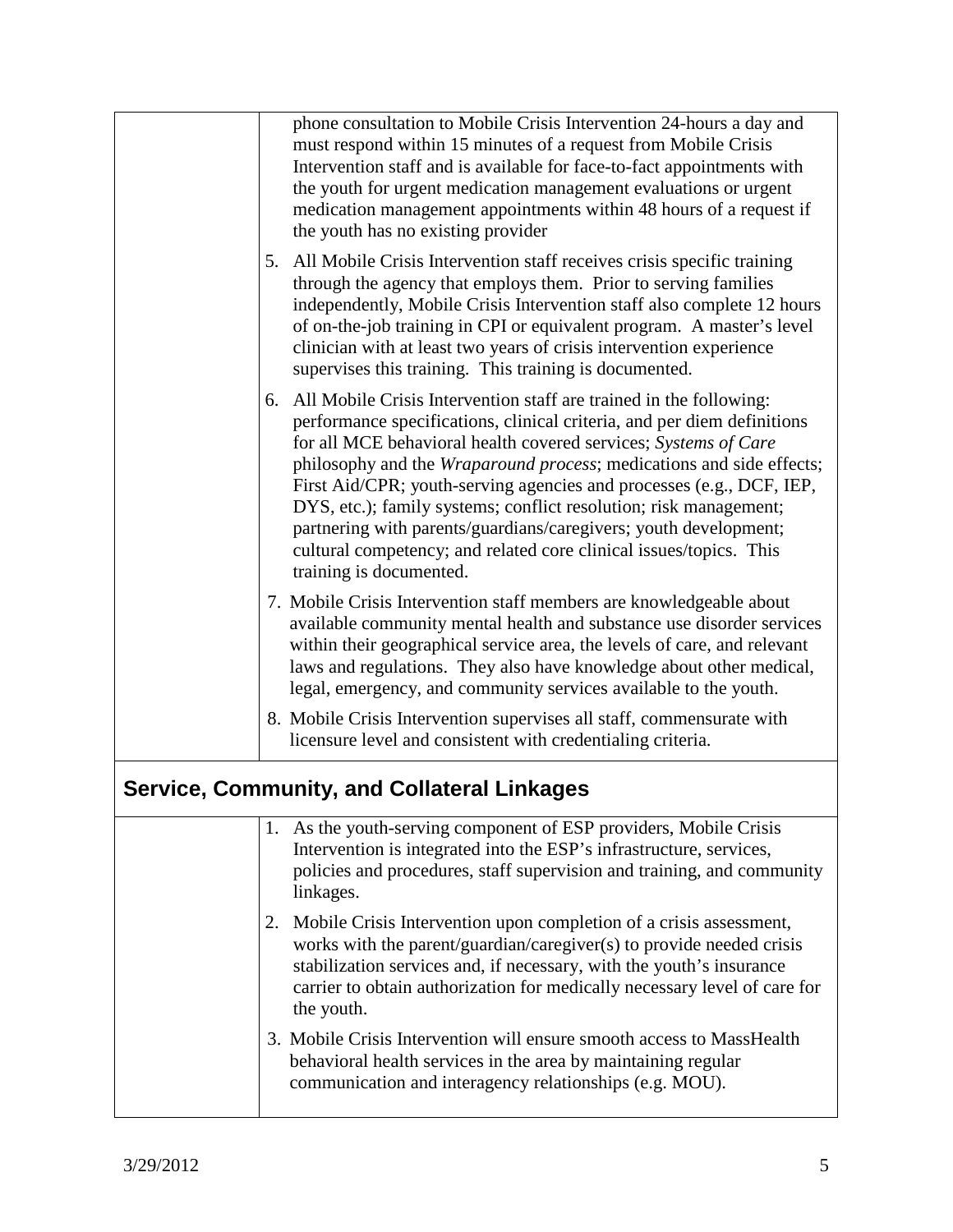| 4. Mobile Crisis Intervention coordinates all behavioral health crisis<br>response with the youth's existing providers, including Intensive Care<br>Coordination (ICC), In-Home Therapy Services and outpatient<br>providers (e.g., mentors, therapists), other care management programs<br>and primary care provider (PCP)/primary care clinician (PCC).<br>Mobile Crisis Intervention facilitates referrals for, and provides<br>information on, both Medicaid and non-Medicaid services (e.g., ICC,<br>PAL, DCF, voluntary services, in-home therapy).                                                                                                                                                                         |
|-----------------------------------------------------------------------------------------------------------------------------------------------------------------------------------------------------------------------------------------------------------------------------------------------------------------------------------------------------------------------------------------------------------------------------------------------------------------------------------------------------------------------------------------------------------------------------------------------------------------------------------------------------------------------------------------------------------------------------------|
| Mobile Crisis Intervention, with required consent, makes referral to<br>5.<br>ICC, In-Home Therapy Services or other services as needed.                                                                                                                                                                                                                                                                                                                                                                                                                                                                                                                                                                                          |
| 6. Mobile Crisis Intervention supports linkages with the family's natural<br>support system, including friends, family, faith community, cultural<br>communities, and self-help groups (e.g., Parental Stress Line, AA,<br>PAL, etc.).                                                                                                                                                                                                                                                                                                                                                                                                                                                                                            |
| 7. For youth with ICC/In-Home Therapy Services that provide 24-hour<br>response, Mobile Crisis Intervention staff contacts the provider for care<br>coordination and disposition planning. The ICC/In-home Therapy<br>Services staff and Mobile Crisis Intervention staff communicate and<br>collaborate on a youth's treatment throughout the mobile crisis<br>intervention or crisis stabilization to develop a disposition plan that is<br>consistent with the youth's Individual Care Plan (ICP)/treatment plan.<br>With required consent, the ICC care coordinator/In-Home Therapy<br>Services clinician is required to participate in all meetings that occur<br>during the youth's tenure with Mobile Crisis Intervention. |
| 8. For youth engaged in services that do not provide 24-hour response,<br>Mobile Crisis Intervention staff contacts the provider for the purpose of<br>care coordination and disposition planning. Mobile Crisis Intervention<br>staff communicates with the provider and collaborate on a youth's<br>treatment to develop a disposition plan that is consistent with the<br>youth's treatment plan.                                                                                                                                                                                                                                                                                                                              |
| 9. Mobile Crisis Intervention establishes formal relationships (e.g., MOU)<br>including collaborative education and training with local police,<br>emergency medical technicians (EMTs), schools, child welfare, local<br>healthcare professionals and juvenile justice to promote effective and<br>safe practices related to the management of emergency services for<br>youth with mental health issues and their parent/guardian/caregivers(s).                                                                                                                                                                                                                                                                                |
| 10. With obtained consent, crisis assessments occur in the youth's home<br>setting or appropriate alternative community setting. Crisis assessments<br>only occur in a hospital emergency department (ED) if the youth<br>presents an imminent risk of harm to self or others; if youth and/or<br>parent/caregiver refuses required consent for service in home or                                                                                                                                                                                                                                                                                                                                                                |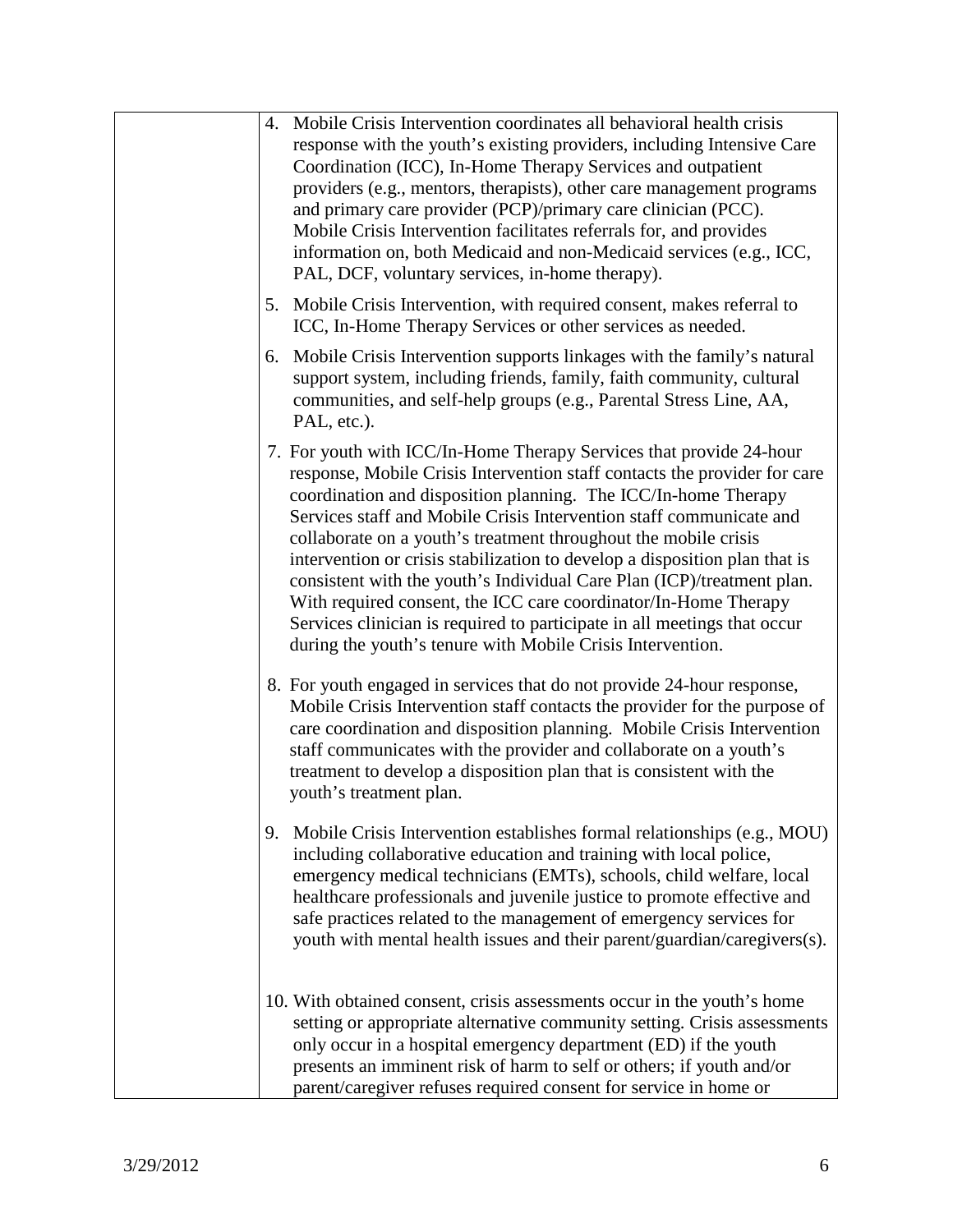|                                                                 | alternative community settings; or if request for Mobile Crisis<br>Intervention services originates from a hospital emergency department.<br>11. In those instances in which a youth is sent to a hospital emergency<br>department (ED), Mobile Crisis Intervention mobilizes to the ED. The<br>number of hospital-based interventions will be closely monitored to<br>ensure that Mobile Crisis Intervention services are delivered primarily<br>in community settings.                                                                                                                                                                                                                                                                                                                                                                                                                                                                                                                                                                                                                                                                                                                                                                                                                        |
|-----------------------------------------------------------------|-------------------------------------------------------------------------------------------------------------------------------------------------------------------------------------------------------------------------------------------------------------------------------------------------------------------------------------------------------------------------------------------------------------------------------------------------------------------------------------------------------------------------------------------------------------------------------------------------------------------------------------------------------------------------------------------------------------------------------------------------------------------------------------------------------------------------------------------------------------------------------------------------------------------------------------------------------------------------------------------------------------------------------------------------------------------------------------------------------------------------------------------------------------------------------------------------------------------------------------------------------------------------------------------------|
| <b>Quality Management (QM)</b>                                  | 1. Mobile Crisis Intervention participates in all ESP network                                                                                                                                                                                                                                                                                                                                                                                                                                                                                                                                                                                                                                                                                                                                                                                                                                                                                                                                                                                                                                                                                                                                                                                                                                   |
|                                                                 | management, utilization management, and quality management<br>initiatives and meetings.                                                                                                                                                                                                                                                                                                                                                                                                                                                                                                                                                                                                                                                                                                                                                                                                                                                                                                                                                                                                                                                                                                                                                                                                         |
| <b>Process Specifications</b>                                   |                                                                                                                                                                                                                                                                                                                                                                                                                                                                                                                                                                                                                                                                                                                                                                                                                                                                                                                                                                                                                                                                                                                                                                                                                                                                                                 |
| <b>Treatment</b><br><b>Planning and</b><br><b>Documentation</b> | 1. Telephonic requests for Mobile Crisis Intervention are triaged<br>through the established phone triage system of the ESP team. All<br>calls are answered by the ESP by a live staff person. An answering<br>machine or answering service is not permitted, including those<br>directing callers to call 911 or to go to a hospital emergency<br>department (ED). Mobile Crisis Intervention arrives within one (1)<br>hour of receiving a telephone request 24 hours a day, 365 days a<br>year. For remote geographical areas, Mobile Crisis Intervention<br>arrives within the usual transport time to reach the destination.                                                                                                                                                                                                                                                                                                                                                                                                                                                                                                                                                                                                                                                               |
|                                                                 | 2. Mobile Crisis Intervention includes both a master's level clinician<br>trained in working with children and families, with experience<br>and/or training in nonviolent crisis intervention, crisis theory/crisis<br>intervention, solution-focused intervention, motivational<br>interviewing, behavior management, conflict resolution, family<br>systems, and de-escalation techniques; and a paraprofessional or a<br>Family Support and Training staff (Family Partner) experienced or<br>trained in providing ongoing in-home crisis stabilization services<br>and in navigating the behavioral health crisis response system who<br>supports brief interventions that address behavior and safety; that<br>mobilize to the home or other site where the youth is located (e.g.,<br>school, group home, residential program, etc.), 24 hours a day, 7<br>days a week. Between the hours of 10pm and 7am, Mobile Crisis<br>Intervention staff may be on-call and dispatched by pager.<br>3. If Mobile Crisis Intervention determines that the situation warrants<br>intervention by police or EMT personnel, Mobile Crisis<br>Intervention calls and coordinates with them to ensure safety, and<br>Mobile Crisis Intervention also responds in person to the location<br>of the crisis. |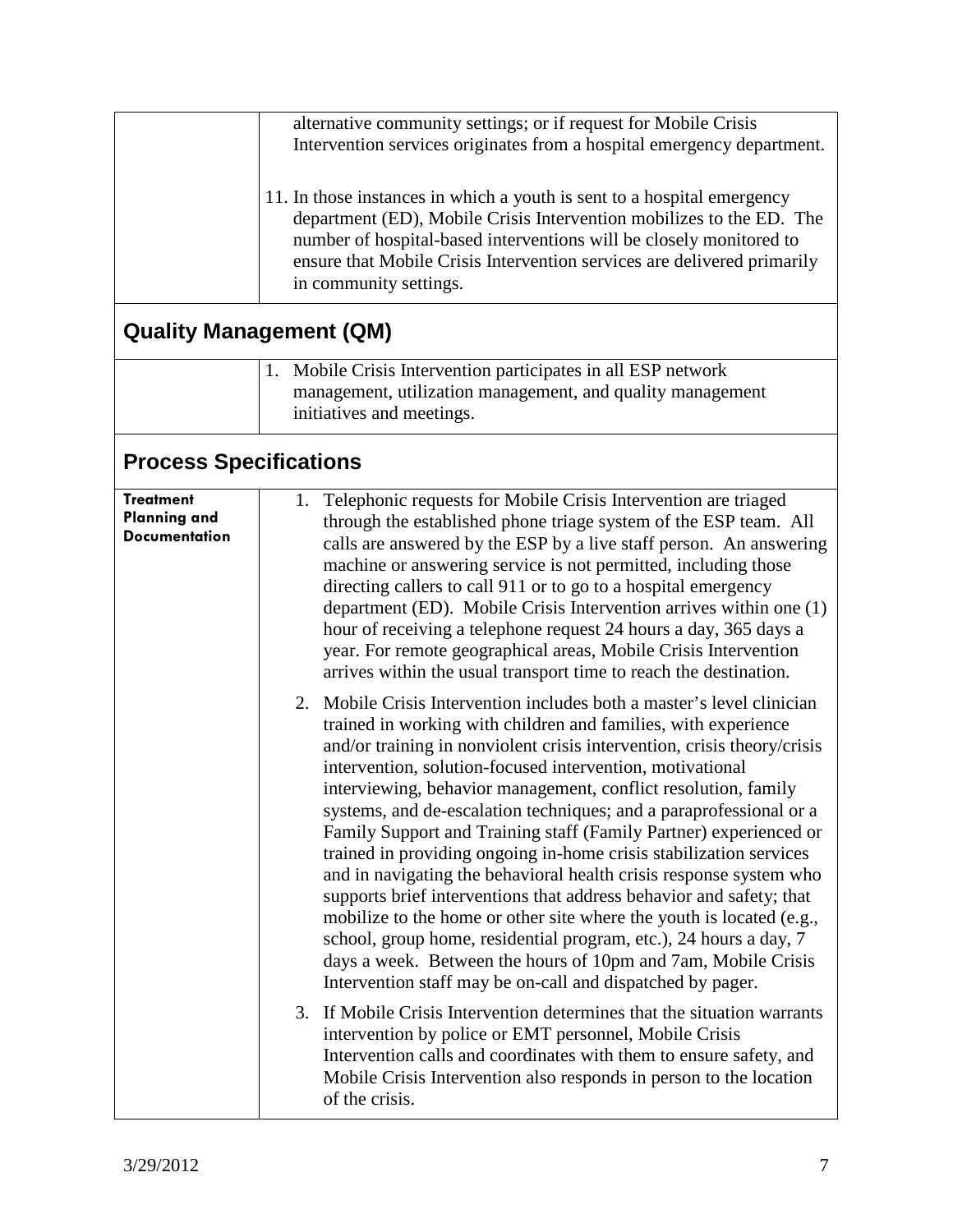| 4. Mobile Crisis Intervention immediately works to de-escalate the<br>situation and intervenes to ensure the safety of all individuals in the<br>environment, utilizing the interventions and services listed under<br>the "components of service" section above.                                                                                                                                                                                                                                                                                                                                                                                                 |
|-------------------------------------------------------------------------------------------------------------------------------------------------------------------------------------------------------------------------------------------------------------------------------------------------------------------------------------------------------------------------------------------------------------------------------------------------------------------------------------------------------------------------------------------------------------------------------------------------------------------------------------------------------------------|
| 5. Mobile Crisis Intervention completes a comprehensive crisis<br>assessment, including the elements listed under the "components of<br>service" section above and engages in delivering crisis stabilization<br>services.                                                                                                                                                                                                                                                                                                                                                                                                                                        |
| 6. To complete the crisis assessment and crisis intervention, Mobile<br>Crisis Intervention seeks consent to speak with collateral contacts<br>(e.g., ICC care coordinator, In-Home Therapy Services clinician,<br>outpatient therapist, psychiatrist, DCF worker, etc.) and natural<br>supports (e.g., friends, neighbors, extended family, etc.) to enlist<br>their support in stabilizing the situation and developing/updating<br>the set of Crisis Planning Tools and aftercare plan.                                                                                                                                                                        |
| 7. For youth enrolled in ICC, Mobile Crisis Intervention staff<br>collaborates with the ICC provider to ensure coordination of care<br>around the youth's Individual Care Plan (ICP) and, the set of Crisis<br>Planning Tools, developed by the ICC care planning team. ICC<br>providers are available 24/7 by phone or pager to answer calls from<br>Mobile Crisis Intervention. Mobile Crisis Intervention coordinates<br>with the ICC provider throughout the intervention.                                                                                                                                                                                    |
| 8. The child psychiatrist or child trained Psychiatric Nurse Mental<br>Health Clinical Specialist responds to Mobile Crisis Intervention<br>staff requests for consultation within 15 minutes of the request, 24-<br>hours per day, and 365 days per year. For urgent medication<br>evaluations or urgent medication management appointments, the<br>Mobile Crisis Intervention provider ensures face-to-face<br>appointments with the youth's existing prescriber or with Mobile<br>Crisis Intervention's psychiatric clinician within 48 hours.                                                                                                                 |
| 9. If the crisis assessment indicates that placement outside of the<br>home in an acute 24-hour behavioral health level of care (e.g.,<br>Crisis Stabilization setting, acute inpatient hospital, community<br>based acute treatment (CBAT) setting, or intensive community<br>based acute treatment (ICBAT) setting) is medically necessary,<br>Mobile Crisis Intervention obtains authorization as needed;<br>arranges transfer and admission to an appropriate facility; and<br>consults with the receiving provider to assist the receiving provider<br>to develop a plan for stabilizing the crisis that was addressed by the<br>Mobile Crisis Intervention. |
| 10. If the crisis assessment indicates that the youth is stable to remain                                                                                                                                                                                                                                                                                                                                                                                                                                                                                                                                                                                         |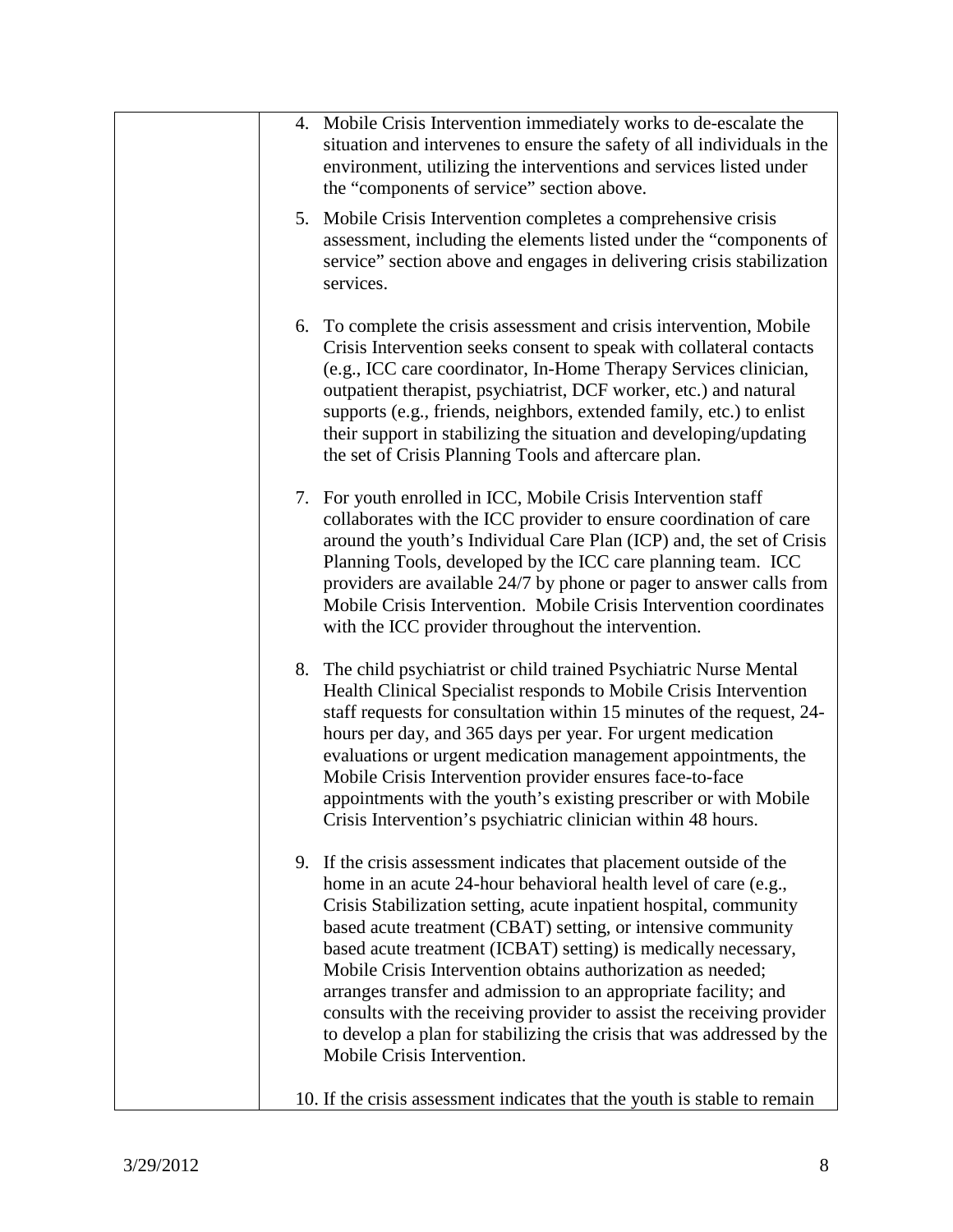|                                                                 | in the community or current placement, Mobile Crisis Intervention<br>obtains authorization for medically necessary community-based<br>services and coordinates with the youth and family and the<br>community-based service provides to ensure that the youth is<br>receiving medically necessary services.<br>11. If the youth is not already enrolled in ICC, Mobile Crisis<br>Intervention may arranges a follow-up appointment with the ICC<br>provider in the youth's service area and coordinates with the ICC                                                                                                                                                                                                                                                                                                                                                                                                                      |
|-----------------------------------------------------------------|-------------------------------------------------------------------------------------------------------------------------------------------------------------------------------------------------------------------------------------------------------------------------------------------------------------------------------------------------------------------------------------------------------------------------------------------------------------------------------------------------------------------------------------------------------------------------------------------------------------------------------------------------------------------------------------------------------------------------------------------------------------------------------------------------------------------------------------------------------------------------------------------------------------------------------------------|
|                                                                 | provider for the following 7 days to ensure that the youth is<br>receiving medically necessary services.                                                                                                                                                                                                                                                                                                                                                                                                                                                                                                                                                                                                                                                                                                                                                                                                                                  |
| <b>Discharge</b><br><b>Planning and</b><br><b>Documentation</b> | For youth who remain in the community, Mobile Crisis Intervention<br>1.<br>will be in contact with the family for a period of up to 7 days following<br>discharge from a mobile crisis intervention, to insure that the aftercare<br>plan developed during the intervention has been implemented and will<br>offer assistance as necessary in order to insure that the plan is<br>implemented.                                                                                                                                                                                                                                                                                                                                                                                                                                                                                                                                            |
|                                                                 | 2. For youth with ICC, Mobile Crisis Intervention plans and coordinates<br><i>all</i> referrals for aftercare services with the ICC care coordinator.<br>Mobile Crisis Intervention conducts at least one phone call or face-to-<br>face meeting with the ICC provider and the family to facilitate the<br>transition.                                                                                                                                                                                                                                                                                                                                                                                                                                                                                                                                                                                                                    |
|                                                                 | For youth with In-Home Therapy Services (or who Mobile Crisis<br>3.<br>Intervention has referred for In-Home Therapy Services), Mobile Crisis<br>Intervention conducts at least one phone call or face-to-face meeting<br>with the In-Home Therapy Services provider and the family to facilitate<br>the transition.                                                                                                                                                                                                                                                                                                                                                                                                                                                                                                                                                                                                                      |
|                                                                 | Mobile Crisis Intervention facilitates access to Crisis Stabilization<br>4.<br>Services, ICC, In-Home Therapy Services, or other levels of<br>care/covered services as medically necessary and ensures that families<br>have established a connection with the services and supports identified<br>through Mobile Crisis Intervention assessment and intervention.<br>Mobile Crisis Intervention remains involved with the youth and his/her<br>parent/guardian/caregiver(s) until aftercare services are established and<br>work has begun with the identified aftercare provider(s). Simply<br>making a referral for an aftercare service does not meet the criteria for<br>ensuring that the youth and his/her parent/guardian/caregiver(s) have<br>established a connection with a provider. If the parent or guardian<br>declines aftercare supports and services, this must be clearly<br>documented in the youth's medical record. |
|                                                                 | With required consent, the Mobile Crisis Intervention provider sends<br>5.<br>copies of the crisis assessment to all necessary providers as identified<br>by the youth and parent/guardian/caregiver, including state agency,                                                                                                                                                                                                                                                                                                                                                                                                                                                                                                                                                                                                                                                                                                             |